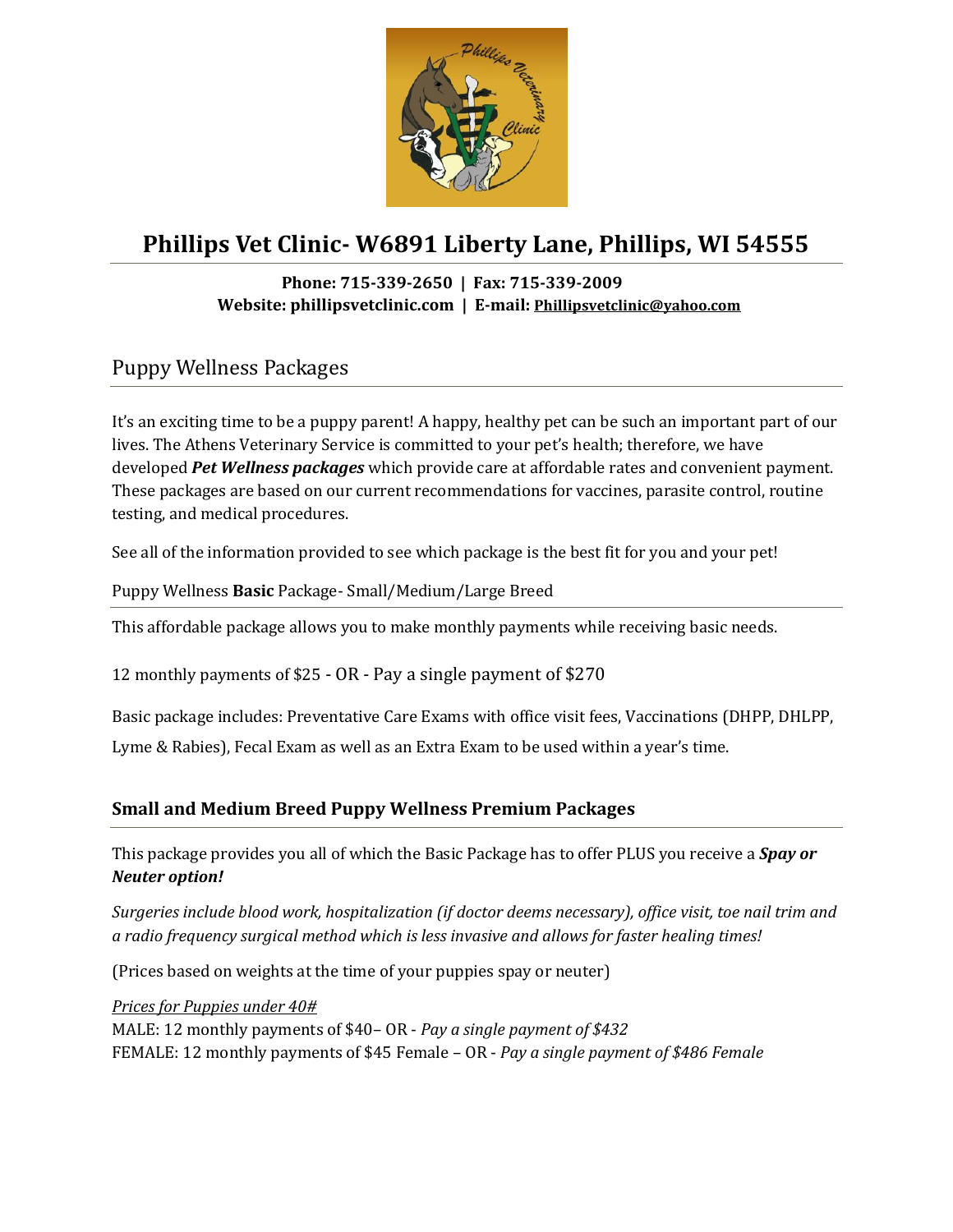*Prices for Puppies 41 - 75#\_\_*  MALE: 12 monthly payments of \$42 Male – OR - Pay a single payment of \$454 Male FEMALE: 12 monthly payment of \$46 Female – OR - Pay a single payment of \$497 Female

#### **Large Breed Puppy Wellness Premium Packages**

We know that all puppies don't grow at the same rate or achieve the same size; therefore, we created large breed puppy packages! Our veterinarians prefer to wait until your puppy is around one year of age before spaying or neutering her/him to allow for optimized growth in bones and joints. This will help prevent unnecessary orthopedic problems such as degenerative joint disease. Your veterinarian will let you know if your puppy would benefit from this package!

This package provides you with Preventative Care Exams & office visit fees including 1st year booster exam as well as an extra exam to be used within an 18 month period, Vaccinations (DHPP, DHLPP, Lyme & Rabies and 1st year boosters), Fecal Exam & 4DX Test (tests for 3 tick borne diseases & heartworm) and **Spay or Neuter** -*Surgeries include blood work, hospitalization (if doctor feels necessary), office visit, toe nail trim and a radio frequency surgical method which is less invasive and allows for faster healing times!*

MALE: 18 monthly payments of \$36 – OR - *Pay a single payment of \$583*

FEMALE: 18 monthly payments of \$40 – OR - *Pay a single payment of \$648*

## **Mature Canine Wellness Packages**

A happy, healthy pet can be such an important part of our lives. The Athens Veterinary Service is committed to your pet's health; therefore, we have developed *Pet Wellness packages* which provide care at affordable rates and convenient payments. These packages are based on our current recommendations for vaccines, parasite control, routine testing, and medical procedures.

See all of the information provided to see which package is the best fit for you and your pet!

#### **Adult Basic Wellness Package**

This affordable package allows you to make monthly payments while receiving basic needs.

12 monthly payments of \$15

Basic package includes: Preventative Care Exam with Office Visit, Vaccinations (DHLPP, Lyme and Rabies), Fecal Exam, 4DX Test (tests for 3 tick borne diseases and heartworm) as well as an Extra Exam to be used within a year's time.

#### **Adult Premium Wellness Package**